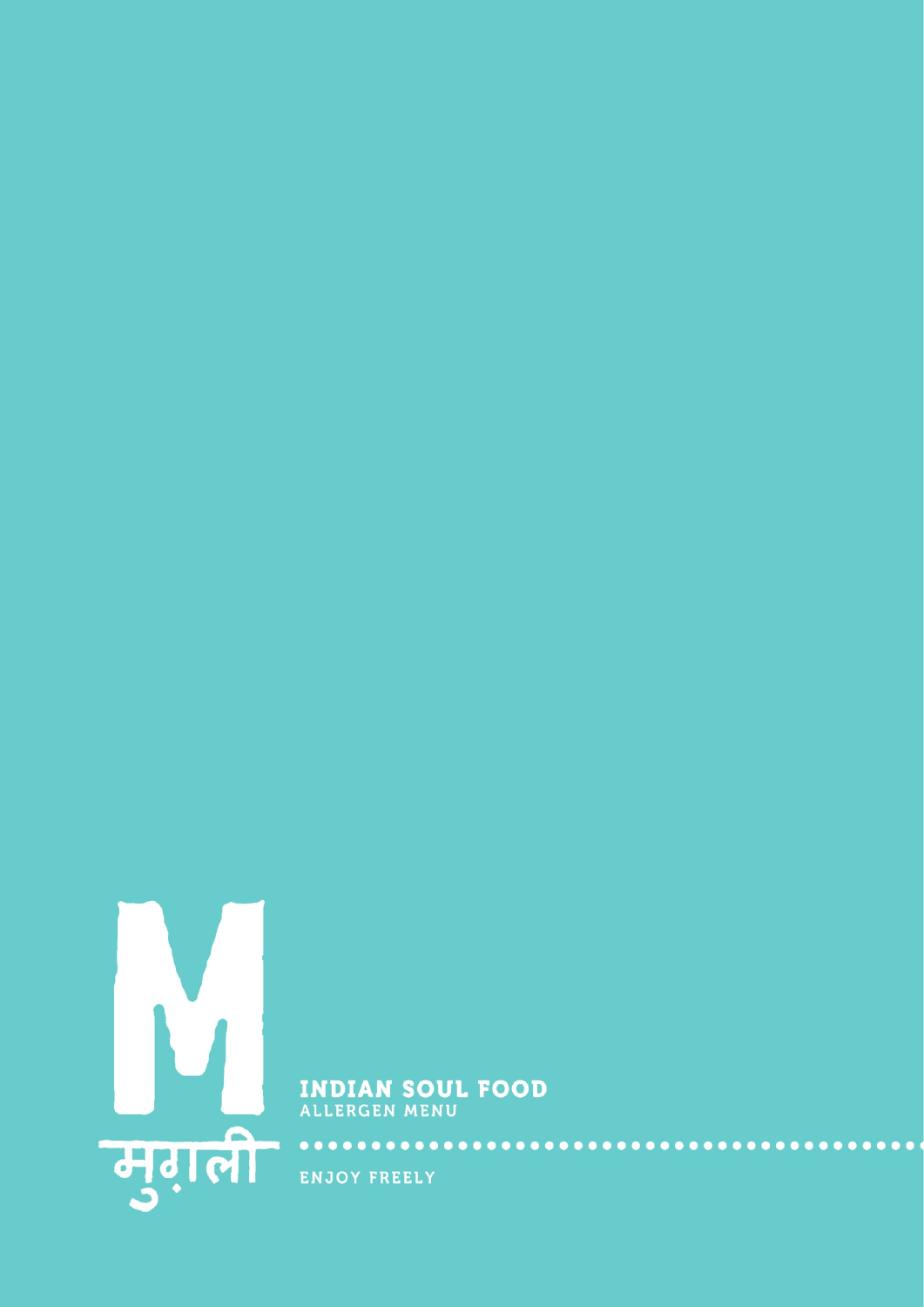

*Image courtesy of Len Grant, #therusholmesketcher*



#EnjoyFreely

The safety and well-being of all of our guests is paramount to us here at Mughli and every consideration, including this matrix, is taken to ensure that you have the information & reassurance needed if you are affected by any of the 14 known allergens.

We always recommend that you inform your waiter of any allergies when ordering, even if you have eaten the dish before, as our recipes constantly evolve and we don't list every ingredient on our menus.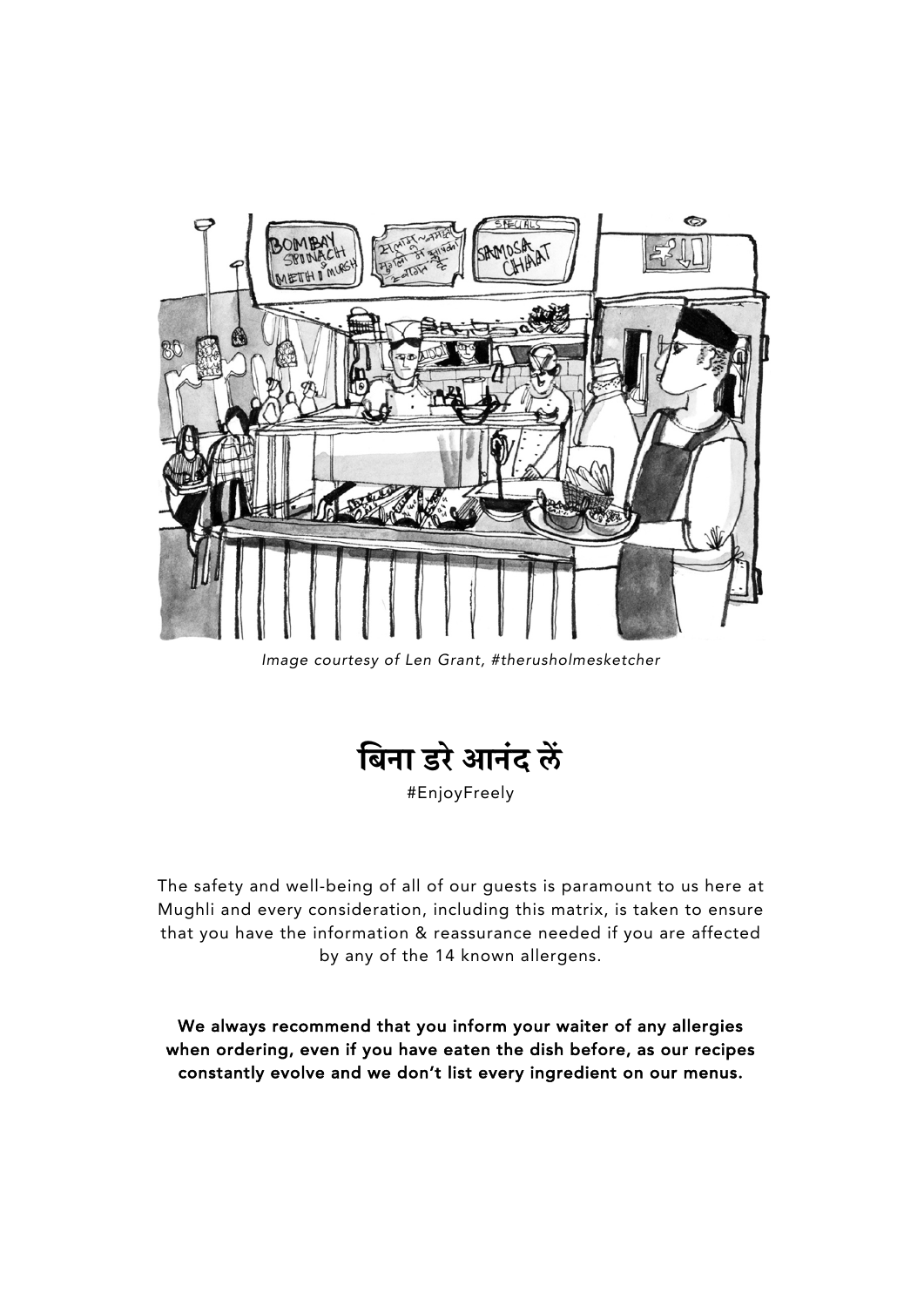- **o** Known to contain a particular allergen
- \* Shares common cooking equipment (such as a fryer) with other allergen containing dishes
- ± May contain traces of an allergen and/or handled or packaged in a factory which has such allergens present

## PLEASE NOTE

Whilst every effort is made to minimise any risk to our guests, we're unable to guarantee that any of our dishes are or will be 100% allergen-free as:

- we operate in an open kitchen which handles hundred of ingredients / allergens on a daily basis; and
- the spices used throughout our menu come from various factories which invariably handle or package *ALL* known allergens (including peanuts) and may, therefore, contain traces as a result

|                        | Peanut | Nuts<br>Tree | Milk      | Egg | Cereals   | Soya         | Fish | Crustacean | Molluscs | Mustard | Sesame | Sulphites | Lupin | Celery |
|------------------------|--------|--------------|-----------|-----|-----------|--------------|------|------------|----------|---------|--------|-----------|-------|--------|
| Papadum Basket         |        |              |           |     |           | $\mathbf{o}$ |      |            |          |         |        |           |       |        |
| <b>Mango Chutney</b>   | 士      | 士            | 士         |     | 士         | 士            |      |            |          | 士       | 士      |           |       |        |
| <b>Mint Raita</b>      | 士      | 士            | $\bullet$ |     |           |              |      |            |          |         |        |           |       |        |
| Chilli Imli Chutney    | 士      | 士            |           |     |           |              |      |            |          |         |        |           |       |        |
| <b>Tomato Onions</b>   | 士      | 士            |           |     |           | 士            |      |            |          |         |        |           |       |        |
| <b>Lime Pickle</b>     |        | 士            | 士         |     |           | 士            |      |            |          | $\circ$ | 士      | 士         |       | 士      |
| <b>Red Onion Salad</b> |        |              |           |     |           | $\mathbf{o}$ |      |            |          |         |        |           |       |        |
| <b>Cumin Raita</b>     | 士      | 士            | $\bullet$ |     | $\bullet$ | 士            |      |            |          |         | 士      |           |       |        |
| Vegan Raita            | 士      | 士            |           |     | 士         | $\bullet$    |      |            |          |         | 士      |           |       |        |

## **SNACKS**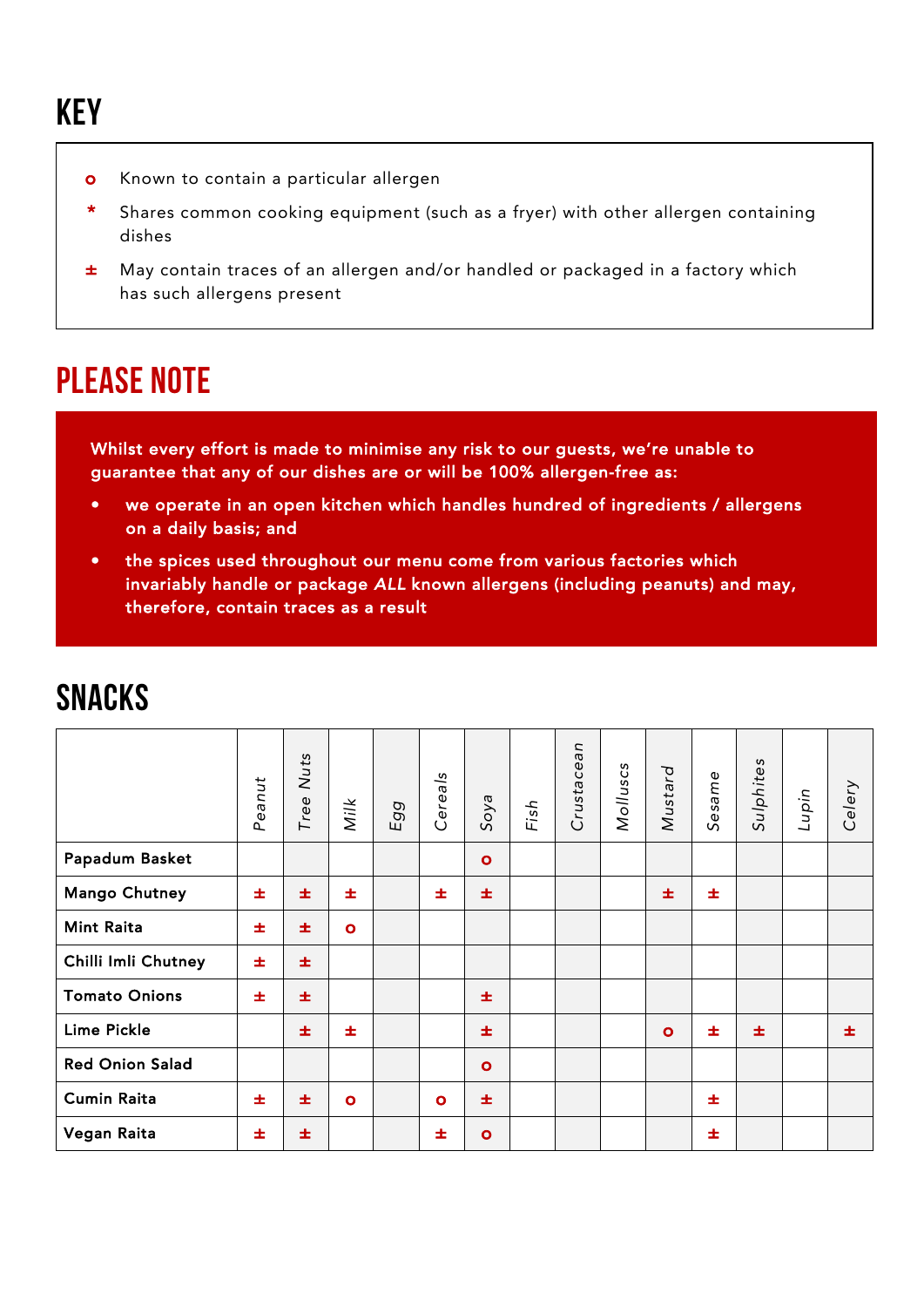# SMALL PLATES CHAT-PATTA / CHAAT / PAKORA

|                                  | Peanut | Nuts<br>Tree | Milk      | Egg       | Cereals   | Soya         | Fish      | Crustacean | Molluscs | Mustard      | Sesame | Sulphites    | Lupin | Celery |
|----------------------------------|--------|--------------|-----------|-----------|-----------|--------------|-----------|------------|----------|--------------|--------|--------------|-------|--------|
| Bun Kebab *                      | ±.     | 士            | $\bullet$ | $\bullet$ | $\bullet$ | $\bullet$    |           |            |          | $\bullet$    | 士      | $\bullet$    |       |        |
| Jigar $1$ *                      | ±.     | 士            | $\bullet$ | $\bullet$ | $\bullet$ | $\bullet$    |           |            |          | 士            | 士      |              |       |        |
| Biryani Koftay *                 | ±.     | 士            | Ŧ.        |           | $\bullet$ | $\bullet$    |           |            |          | $\bullet$    | 士      | 士            |       |        |
| Hakka Chilli Paneer <sup>2</sup> | 士      | $\bullet$    | $\bullet$ |           | 士         | $\bullet$    |           |            |          | $\bullet$    | 士      |              |       |        |
| Chilli Cauli <sup>*</sup>        | 士。     | ±.           |           |           | 士         | $\bullet$    |           |            |          | $\bullet$    | 士      |              |       |        |
| Dabba Keema <sup>3</sup>         | ±.     | 士            | $\bullet$ |           | $\bullet$ | $\mathbf{o}$ |           |            |          | $\mathbf{o}$ | 士      | $\mathbf{o}$ |       |        |
| Samosa *                         | ±.     | 士            |           |           | $\bullet$ | $\bullet$    |           |            |          | 士            | 士      |              |       |        |
| Gunpowder Fries *                | 士      | 士            | 士         |           | 士         | $\bullet$    |           |            |          | 士            | 士      | 士            |       |        |
| Bhangin' Aubergine               | ±.     | 士            | ±.        |           | 士         | $\bullet$    |           |            |          | $\bullet$    | 士      | 士            |       |        |
| Papri Chaat <sup>4</sup>         | ±.     | 士            | ±.        |           | $\bullet$ | $\bullet$    |           |            |          | $\bullet$    | 士      | 玉            |       |        |
| Gunpowder Potato *               | ±.     | 士            |           |           | 士         | $\bullet$    |           |            |          | $\bullet$    | 士      |              |       |        |
| <b>Ballay Ballay</b>             | ±.     | 士            | $\bullet$ |           | $\bullet$ | $\bullet$    |           |            |          | 士            | 士      | 士            |       |        |
| Pani Puri                        | ±.     | 士            | ±.        |           | $\bullet$ | $\bullet$    |           |            |          | 士            | 士      | ±.           |       |        |
| Okra Fries *                     | ±      | 士            | 士         |           | $\bullet$ | $\bullet$    |           |            |          | 士            | 士      | 玉            |       |        |
| Bhajias $5*$                     | ±.     | 士            | $\bullet$ |           | 士         | $\bullet$    |           |            |          |              | 士      | $\bullet$    |       |        |
| Vegan Fritters *                 | 士      | 士            |           |           | 士         | $\bullet$    |           |            |          |              | 士      |              |       |        |
| Bang Bang Chicken *              | ±.     | 士            |           |           | ±.        | $\bullet$    |           |            |          | $\bullet$    | 士      | $\bullet$    |       |        |
| Fish Fry <sup>3 *</sup>          | ±.     | 士            |           |           | 士         | $\bullet$    | $\bullet$ |            |          | $\bullet$    | 士      | $\bullet$    |       |        |

### NOTES:

1. THE TOASTED GARLIC PAU (BREAD) SERVED ALONGSIDE THE CHICKEN LIVERS CONTAINS GLUTEN & EGG – THIS CAN BE HAPPILY SUBSTITUTED WITH STEAMED RICE FOR OUR COELIAC FRIENDS

- 2. TOASTED ALMONDS (TREE NUTS) ARE USED AS A GARNISH ONLY AND CAN BE REMOVED ON REQUEST
- 3. PICKLED ONIONS (CONTAINING SULPHITES) ARE USED AS A GARNISH ONLY AND CAN BE REMOVED ON REQUEST
- 4. FOR A GLUTEN FREE VARIATION OF THIS DISH, KINDLY ASK FOR NO-PAPRI WITH YOUR CHAAT
- 5. FOR SULPHITE-FREE BHAJIAS, PLEASE ORDER OUR VEGAN FRITTERS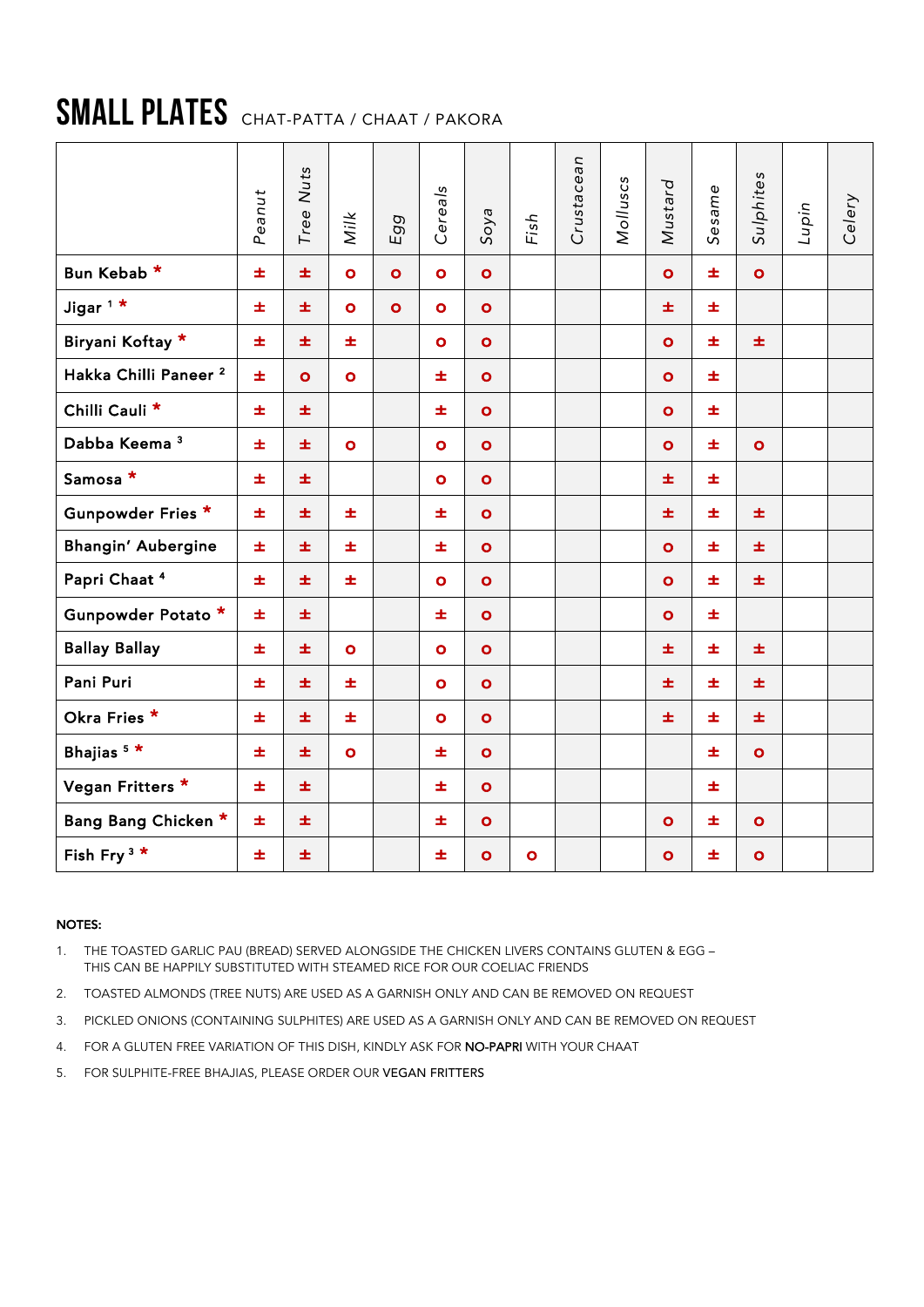# CHARCOAL PIT ANGITHI

|                              | Peanut | Nuts<br>Tree | Milk      | g<br>$\sigma$<br>ш | Cereals   | Soya         | Fish | Crustacean   | Molluscs | Mustard   | Sesame    | Sulphites | Lupin | Celery    |
|------------------------------|--------|--------------|-----------|--------------------|-----------|--------------|------|--------------|----------|-----------|-----------|-----------|-------|-----------|
| Malai Broccoli <sup>6*</sup> | 士      | $\bullet$    | $\bullet$ |                    | 士         | 士            |      |              |          | 士         | 士         |           |       |           |
| Tava Roll *                  | 士      | 士            | $\bullet$ | $\mathbf{o}$       | $\bullet$ | $\bullet$    |      |              |          | 士         | 士         |           |       |           |
| Chicken Wings *              | 士      | 士            | $\bullet$ |                    | 士         | $\bullet$    |      |              |          | 士         | 士         |           |       |           |
| Lamb Seekh Kebab *           | 士      | 士            | $\bullet$ | $\bullet$          | $\bullet$ | $\bullet$    |      |              |          | 士         | 士         |           |       |           |
| Lamb Chops <sup>7 *</sup>    | 士      | 士            | $\bullet$ |                    | $\bullet$ | $\bullet$    |      |              |          | $\bullet$ | $\bullet$ | 士         |       | $\bullet$ |
| Chicken Skewer *             | 士      | 士            | $\bullet$ |                    | 士         | $\bullet$    |      |              |          | $\bullet$ | 士         |           |       | $\bullet$ |
| Scorpion Prawns *            | 士      | 士            | $\bullet$ |                    | 士         | $\mathbf{o}$ |      | $\mathbf{o}$ |          | $\bullet$ | 士         |           |       | $\bullet$ |
| Mixed Grill *                | 士      | 士            | $\bullet$ | $\mathbf{o}$       | $\bullet$ | $\bullet$    |      |              |          | $\bullet$ | 士         |           |       | $\bullet$ |
| Nihari 'Gravy'               | ±      | 士            | 士         |                    | 士         | $\bullet$    |      |              |          | 士         | 士         | 士         |       |           |

### NOTES:

6. TOASTED ALMONDS (TREE NUTS) – ADDED AS A GARNISH FOR THE DISH BUT CAN BE REMOVED ON REQUEST

7. TOASTED SESAME SEEDS ARE USED AS A GARNISH ONLY AND CAN BE REMOVED ON REQUEST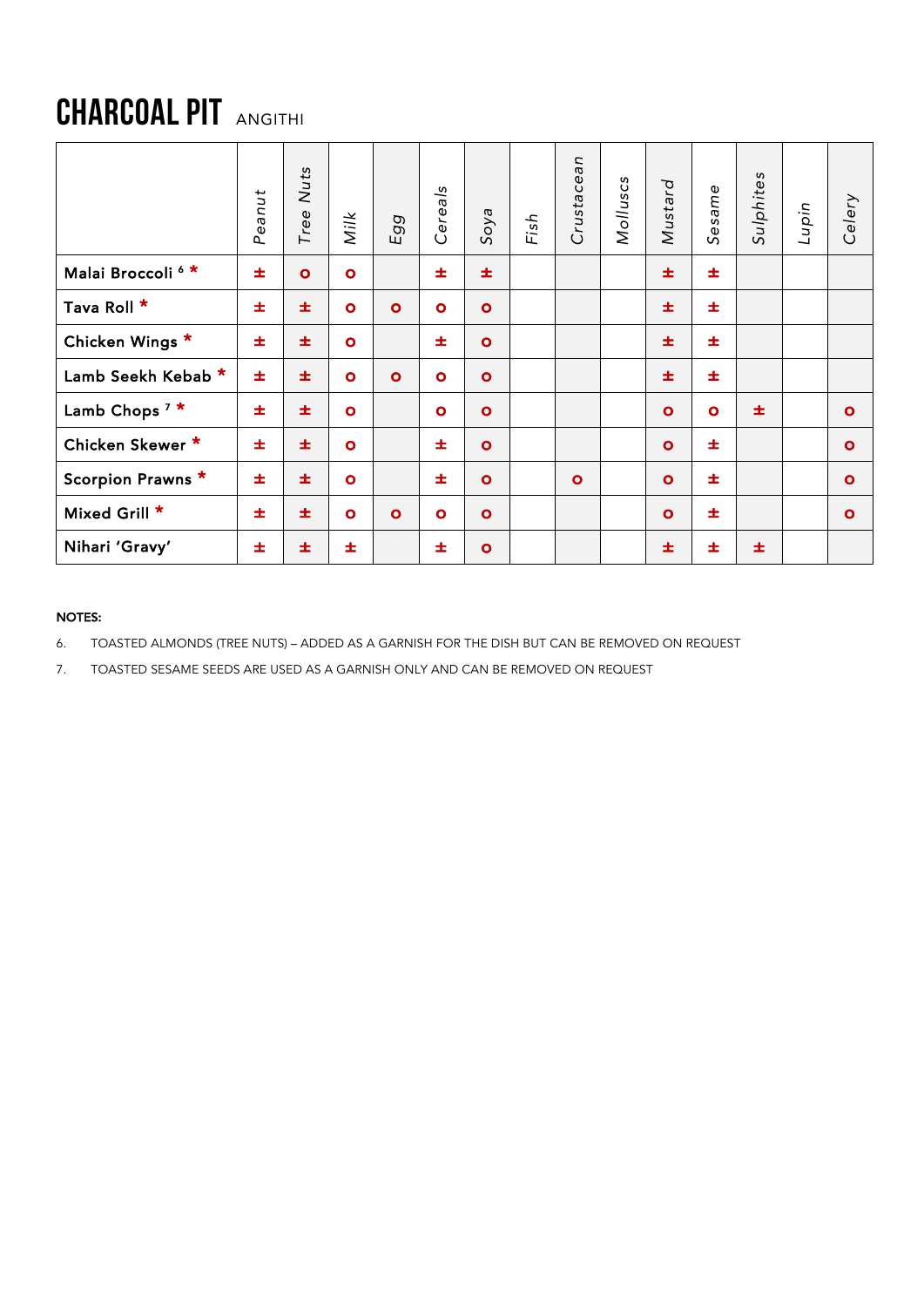# **CURRY**

|                               | Peanut | Tree Nuts | Milk      | Egg | Cereals   | Soya         | Fish      | Crustacean | Molluscs | Mustard   | Sesame | Sulphites | Lupin | Celery       |
|-------------------------------|--------|-----------|-----------|-----|-----------|--------------|-----------|------------|----------|-----------|--------|-----------|-------|--------------|
| <b>Mixed Vegetables</b>       | 士      | 士         |           |     | ±.        | $\bullet$    |           |            |          | ±.        | 士      |           |       |              |
| Paneer                        | ±.     | 士         | $\bullet$ |     | 士         | $\mathbf{o}$ |           |            |          | 士         | 士      |           |       |              |
| Chicken                       | 士      | 士         |           |     | 士         | $\bullet$    |           |            |          | 士         | 士      |           |       |              |
| Chicken Tikka                 | 士      | 士         | $\bullet$ |     | 士         | $\bullet$    |           |            |          | $\bullet$ | 士      |           |       |              |
| Tandoori Chicken              | 士      | 士         | $\bullet$ |     | 士         | $\bullet$    |           |            |          | $\bullet$ | 士      |           |       | $\bullet$    |
| Lamb                          | 士      | 士         |           |     | 士         | $\bullet$    |           |            |          | ±.        | 士      |           |       |              |
| Seafood                       | ±.     | 士         |           |     | 士         | $\bullet$    | $\bullet$ | $\bullet$  |          | 士         | ±.     |           |       |              |
| Karai Balti                   | 士      | 士         | $\bullet$ |     | 士         | $\bullet$    |           |            |          | ±.        | 士      |           |       |              |
| Saagwala                      | 士      | 士         | $\bullet$ |     | 士         | $\bullet$    |           |            |          | 士         | 士      |           |       |              |
| Lamb Biryani <sup>8</sup>     | 士      | 士         | $\bullet$ |     | $\bullet$ | $\bullet$    |           |            |          | ±.        | 士      | 士         |       |              |
| Chicken Biryani <sup>89</sup> | 士      | 士         | $\bullet$ |     | $\bullet$ | $\bullet$    |           |            |          | $\bullet$ | 士      | $\bullet$ |       |              |
| Vegan Biryani <sup>89</sup>   | 士      | 士         | 士         |     | $\bullet$ | $\bullet$    |           |            |          | $\bullet$ | 士      | $\bullet$ |       |              |
| <b>Tawa Seekh</b>             | 士      | 士         | $\bullet$ |     | 士         | $\bullet$    |           |            |          | ±.        | 士      |           |       |              |
| Chicken Mumbai                | 士      | 士         | ±.        |     | 士         | $\bullet$    |           |            |          | 士         | 士      |           |       |              |
| <b>Butt Karahi</b>            | 士      | 士         | $\bullet$ |     | 士         | $\bullet$    |           |            |          | 士         | 士      |           |       |              |
| Romaal Korma                  | 士      | $\bullet$ |           |     | ±         | $\bullet$    |           |            |          | ±.        | 士      |           |       |              |
| <b>Butter Chicken</b>         | ±.     | 士。        | $\bullet$ |     | 士         | $\bullet$    |           |            |          | 士         | ±.     |           |       | $\mathbf{o}$ |
| Lal Murgh                     | 士      | 士         | Ŧ,        |     | 士         | $\bullet$    |           |            |          | 士         | 士      |           |       |              |
| Sindhi-Jalfrezi (ChTk)        | Ŧ.     | 士         | $\bullet$ |     | 士         | $\bullet$    |           |            |          | ±.        | 士      |           |       |              |
| <b>CTM</b>                    | 士      | 士         | $\bullet$ |     | 士         | $\bullet$    |           |            |          | 士         | 士      |           |       | $\bullet$    |
| Goan Fish                     | ±.     | 士         | $\bullet$ |     | 士         | $\bullet$    | $\bullet$ |            |          | $\bullet$ | 士      |           |       |              |
| Lahori Nihari                 | ±.     | 士         | $\bullet$ |     | 士         | $\bullet$    |           |            |          | 士         | 士      | 士         |       |              |

#### NOTES:

8. OUR BIRYANI IS SERVED ENCASED IN A SPICED NAAN CRUST WHICH CONTAINS GLUTEN -OUR COELIAC FRIENDS ARE REQUESTED TO ORDER A KHULLA BIRYANI FOR A GLUTEN FREE VERSION OF THE SAME DISH

9. A PICKLED CABBAGE SALAD (CONTAINING MUSTARD & SULPHITES) IS SERVED ALONGSIDE OUR CHICKEN & VEGAN BIRYANI AND CAN BE REMOVED ON REQUEST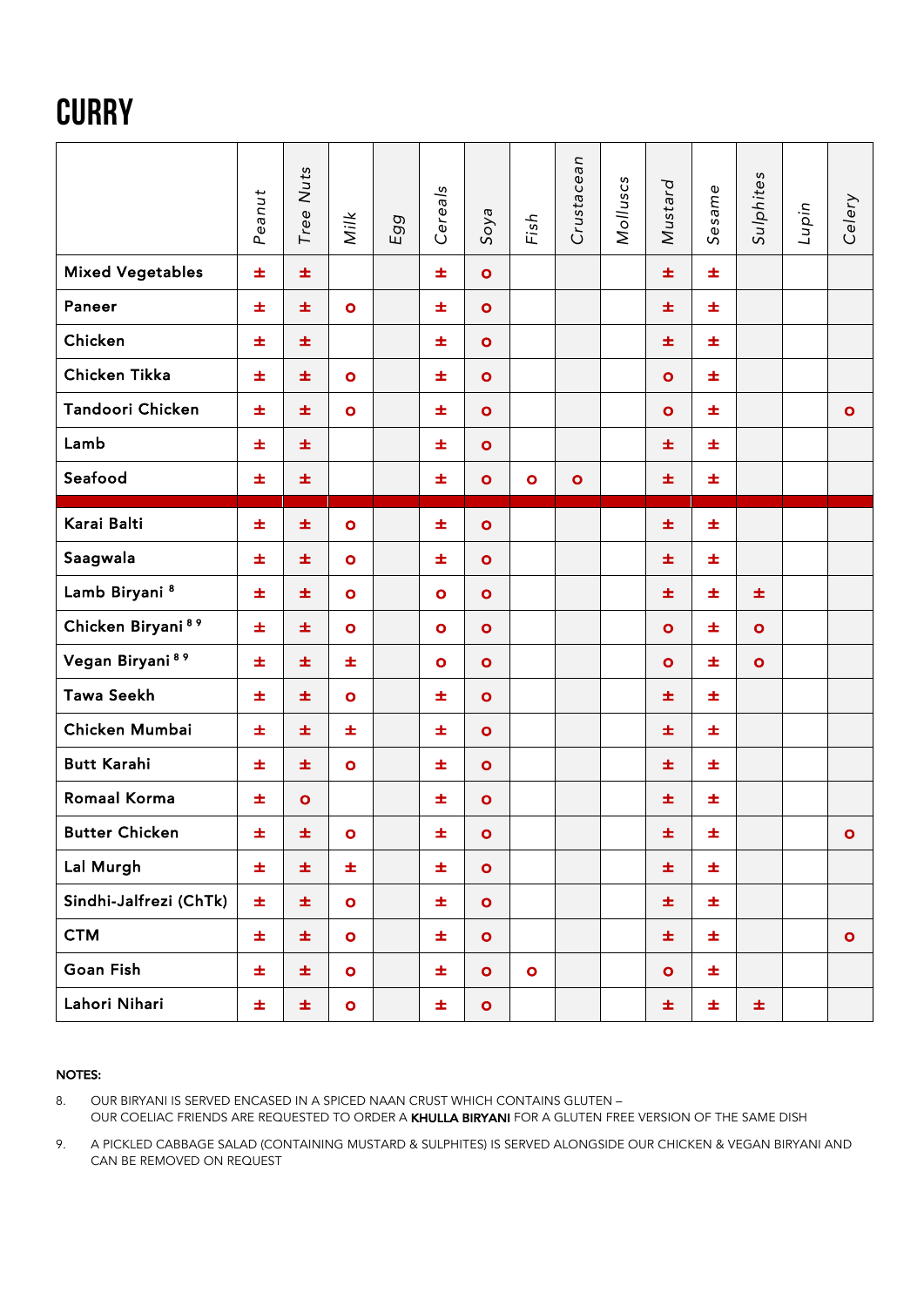## VEGAN CURRY

|                            | Peanut | Nuts<br>Tree | Milk | O)<br>$\sigma$<br>ш | Cereals | Soya      | Fish | Crustacean | Molluscs | Mustard   | Sesame | Sulphites    | Lupin | Celery |
|----------------------------|--------|--------------|------|---------------------|---------|-----------|------|------------|----------|-----------|--------|--------------|-------|--------|
| Bhaji Romaal <sup>10</sup> | 士      | $\bullet$    |      |                     | 士       | $\bullet$ |      |            |          | $\bullet$ | 士      | $\mathbf{o}$ |       |        |
| <b>AMG</b>                 | 士      | 士            |      |                     | 士       | $\bullet$ |      |            |          | 士         | 士      |              |       |        |
| Vegan Bhuna                | 士      | 士            |      |                     | 士       | $\bullet$ |      |            |          | 士         | 士      |              |       |        |
| Sabsi Mumbai               | 士      | 士            |      |                     | 士       | $\bullet$ |      |            |          | 士         | 士      |              |       |        |
| Aloo Sindhi-Jalfrezi       | 士      | 士            |      |                     | 士       | $\bullet$ |      |            |          | 士         | 士      |              |       |        |

## SIDES

|                      | Peanut | Tree Nuts | Milk         | Egg       | Cereals   | Soya         | Fish | Crustacean | Molluscs | Mustard | Sesame | Sulphites | Lupin | Celery |
|----------------------|--------|-----------|--------------|-----------|-----------|--------------|------|------------|----------|---------|--------|-----------|-------|--------|
| <b>Tadka Daal</b>    | 士      | 士         | 士            |           | 士         | $\mathbf{o}$ |      |            |          | 士       | 士      |           |       |        |
| <b>Bombay Potato</b> | 士      | 士         |              |           | 士         | $\bullet$    |      |            |          | 士       | 士      |           |       |        |
| Saag Aloo            | 士      | 士         | $\bullet$    |           | 士         | $\bullet$    |      |            |          | 士       | 士      |           |       |        |
| Aubergine Mash       | 士      | 士         |              |           | 士         | $\bullet$    |      |            |          | 士       | 士      |           |       |        |
| Tandoori Roti *      |        |           |              |           | $\bullet$ | $\bullet$    |      |            |          |         |        |           |       |        |
| Tandoori Naan *      |        |           |              |           | $\bullet$ | $\bullet$    |      |            |          |         |        |           |       |        |
| Garlic Naan *        |        |           |              |           | $\bullet$ | $\bullet$    |      |            |          |         |        |           |       |        |
| Peshwari Naan *      | 士      | $\bullet$ |              |           | $\bullet$ | $\bullet$    |      |            |          |         |        | $\bullet$ |       |        |
| Keema Naan *         | 士      | 士         | $\mathbf{o}$ | $\bullet$ | $\bullet$ | $\bullet$    |      |            |          | 士       | 士      |           |       |        |
| Cheese Naan *        |        |           | $\mathbf{o}$ |           | $\bullet$ | $\bullet$    |      |            |          |         |        |           |       |        |
| Peter's Bread *      |        |           |              |           | $\bullet$ | $\mathbf{o}$ |      |            |          |         |        |           |       |        |
| <b>Pulao Rice</b>    | 士      | 士         | 士            |           | 士         | $\mathbf{o}$ |      |            |          | 士       | 士      |           |       |        |
| <b>Steamed Rice</b>  | 士      | 士         |              |           | 士         | $\bullet$    |      |            |          |         | 士      |           |       |        |

### NOTES:

### ALL OF OUR ARTISAN BREADS ARE COOKED IN A SPECIALISED (SHARED) CLAY OVEN 'TANDOOR'

10. PICKLED ONIONS, WHICH CONTAIN MUSTARD & SULPHITES, ARE USED AS A GARNISH & CAN BE REMOVED ON REQUEST